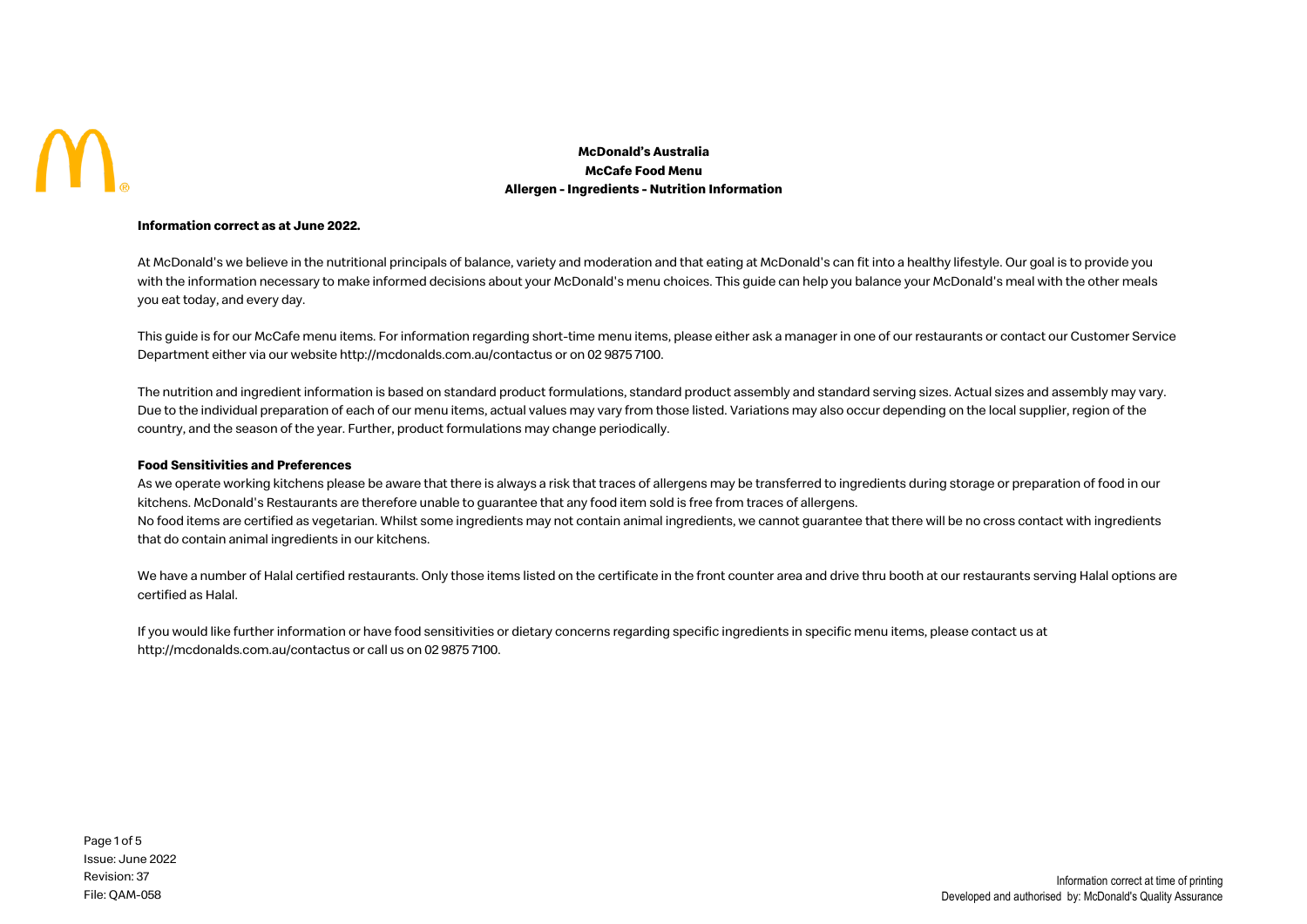# **LOAVES / TOASTIES**

| Banana Bread with Butter                                                                                                                                                                                                                               |        |      |              |     |                  |         |                  |              |           |       |                                | <b>Single Slice with Butter</b> |                           |
|--------------------------------------------------------------------------------------------------------------------------------------------------------------------------------------------------------------------------------------------------------|--------|------|--------------|-----|------------------|---------|------------------|--------------|-----------|-------|--------------------------------|---------------------------------|---------------------------|
| BANANA BREAD: Banana, Wheat Flour, Sugar, Sour Light Cream (Cream, Gelatine, Sour Cream Culture), Egg, Canola Oil, Banana Flavour Paste (Sugar, Glucose Syrup (From Wheat), Banana Purée, Glucose Fructose Syrup (From Wheat)                          |        |      |              |     |                  |         |                  |              |           |       |                                | Avg Qty /Serve                  | Avg Qty /100g             |
| Banana Juice Concentrate, Antioxidant (300), Water, Concentrates (Lemon, Safflower), Carrot Extract, Flavours), Whole Egg Powder, Baking Powder (Raising Agents (450, 500), Maize Starch, Mineral Salt (170)), Raising Agent (                         |        |      |              |     |                  |         |                  |              |           |       | Energy (kJ)                    | 2270                            | 1440                      |
| Vanilla Flavour (Water, Propylene Glycol (1520), Caramel Sugar Syrup, Flavouring Components, Thickener (415), Acidity Regulator (330), Preservative (202)), Iodised Salt.                                                                              |        |      |              |     |                  |         |                  |              |           |       | Energy (Cal)                   | 542                             | 343                       |
| BUTTER PORTION: Pasteurised Cream (from Milk), Water, Salt.                                                                                                                                                                                            |        |      |              |     |                  |         |                  |              |           |       | Protein (g)                    | 6.8                             | 4.3                       |
|                                                                                                                                                                                                                                                        |        |      |              |     |                  |         |                  |              |           |       | Fat, total (g)                 | 26.7                            | 16.9                      |
| Contains gluten, egg & milk.                                                                                                                                                                                                                           |        |      |              |     |                  |         |                  |              |           |       | Saturated Fat (g)              | 8.3                             | 5.3                       |
| BANANA BREAD is produced on equipment that also produces products containing soy.                                                                                                                                                                      |        |      |              |     |                  |         |                  |              |           |       | Carbohydrate (g)               | 67.6                            | 42.8                      |
| BANANA BREAD is stored in the same display cabinet as products containing tree nuts and traces of peanuts.                                                                                                                                             |        |      |              |     |                  |         |                  |              |           |       | Sugars (g)                     | 38.8                            | 24.5                      |
|                                                                                                                                                                                                                                                        |        |      |              |     |                  |         |                  |              |           |       | Sodium (mg)                    | 339                             | 215                       |
|                                                                                                                                                                                                                                                        |        |      |              |     |                  |         |                  |              |           |       |                                |                                 |                           |
|                                                                                                                                                                                                                                                        | Gluten | Eggs | Milk         | Soy | Fish & Crustacea | Peanuts | <b>Tree Nuts</b> | Sesame Seeds | Sulphites | Lupin | Preservative                   | <b>Artificial Flavour</b>       | <b>Artificial Colours</b> |
|                                                                                                                                                                                                                                                        |        |      | <sup>V</sup> |     |                  |         |                  |              |           |       |                                |                                 |                           |
| <b>Pineapple and Coconut Loaf with Butter</b>                                                                                                                                                                                                          |        |      |              |     |                  |         |                  |              |           |       |                                | <b>Single Slice with Butter</b> |                           |
| PINEAPPLE COCONUT LOAF: Wheat Flour, Sugar, Crushed Pineapple (Pineapple, Pineapple Juice, Acidity Regulator (330)), Egg, Sour Light Cream (Reduced Fat Cream, Gelatine, Sour Cream Culture), Canola Oil, Dried Coconut                                |        |      |              |     |                  |         |                  |              |           |       |                                | Avg Qty /Serve                  | Avg Qty /100g             |
| (Coconut, Preservative ( <b>223</b> )), <b>Egg</b> Powder, Baking Powder (Raising Agents (450, 500), <b>Wheat</b> Starch, Mineral Salt (170)), Flavour, Salt.                                                                                          |        |      |              |     |                  |         |                  |              |           |       | Energy (kJ)                    | 2760                            | 1510                      |
| BUTTER PORTION: Pasteurised Cream (from Milk), Water, Salt.                                                                                                                                                                                            |        |      |              |     |                  |         |                  |              |           |       | Energy (Cal                    | 659                             | 360                       |
|                                                                                                                                                                                                                                                        |        |      |              |     |                  |         |                  |              |           |       | Protein (g)                    | 9.0                             | 4.9                       |
|                                                                                                                                                                                                                                                        |        |      |              |     |                  |         |                  |              |           |       | Fat, total (g)                 | 37.1                            | 20.3                      |
| Contains gluten, egg & milk.                                                                                                                                                                                                                           |        |      |              |     |                  |         |                  |              |           |       | Saturated Fat (g)              | 15.0                            | 8.2                       |
| May contain TRACES of sulphites.                                                                                                                                                                                                                       |        |      |              |     |                  |         |                  |              |           |       | Carbohydrate (g)               | 69.6                            | 38.0                      |
| PINEAPPLE AND COCONUT BREAD is produced on equipment that also produces products containing soy                                                                                                                                                        |        |      |              |     |                  |         |                  |              |           |       | Sugars (g)                     | 34.7                            | 19.0                      |
| PINEAPPLE AND COCONUT BREAD is stored in the same display cabinet as products containing tree nuts and traces of peanuts.                                                                                                                              |        |      |              |     |                  |         |                  |              |           |       | Sodium (mg)                    | 410                             | 224                       |
|                                                                                                                                                                                                                                                        |        |      |              |     |                  |         |                  |              |           |       |                                |                                 |                           |
|                                                                                                                                                                                                                                                        | Gluten | Eggs | Milk         | Soy | Fish & Crustacea | Peanuts | <b>Tree Nuts</b> | Sesame Seeds | Sulphites | Lupin | Preservative                   | <b>Artificial Flavour</b>       | <b>Artificial Colours</b> |
|                                                                                                                                                                                                                                                        |        |      | Y            |     |                  |         |                  |              |           |       |                                |                                 |                           |
|                                                                                                                                                                                                                                                        |        |      |              |     |                  |         |                  |              |           |       |                                |                                 |                           |
|                                                                                                                                                                                                                                                        |        |      |              |     |                  |         |                  |              |           |       |                                | <b>Single Slice with Butter</b> |                           |
|                                                                                                                                                                                                                                                        |        |      |              |     |                  |         |                  |              |           |       |                                |                                 |                           |
| SOURDOUGH BREAD: Wheat Flour, Water, Salt, Malt Flour (Barley).                                                                                                                                                                                        |        |      |              |     |                  |         |                  |              |           |       |                                | Avg Qty /Serve<br>671           | Avg Qty /100g<br>1340     |
| <b>Sourdough Toast with Butter</b><br>OR:                                                                                                                                                                                                              |        |      |              |     |                  |         |                  |              |           |       | Energy (kJ)                    | 160                             |                           |
| <b>Wheat</b> Flour ( <b>Wheat</b> , Vitamins (Thiamin, Folic Acid), Flour Treatment Agent (920)), Water, Sourdough Starter ( <b>Rye</b> Flour, Water, Mature Sour, Acetic Acid (260)), lodised Salt, Yeast, Canola Oil, Vinegar, Improver ( <b>Soy</b> |        |      |              |     |                  |         |                  |              |           |       | Energy (Cal)<br>Protein (g)    | 3.6                             | 321<br>7.1                |
| (170), Flour Treatment Agent (516, 300, 920), Emulsifier (481, 472e), <b>Wheat</b> Malt Flour, Enzymes).                                                                                                                                               |        |      |              |     |                  |         |                  |              |           |       | Fat, total (g)                 | 7.0                             | 14.0                      |
| BUTTER PORTION: Pasteurised Cream (from Milk), Water, Salt.                                                                                                                                                                                            |        |      |              |     |                  |         |                  |              |           |       |                                | 4.4                             | 8.8                       |
|                                                                                                                                                                                                                                                        |        |      |              |     |                  |         |                  |              |           |       | Saturated Fat (g)              | 20.1                            | 40.1                      |
| Contains gluten, milk, soy and sulphites.                                                                                                                                                                                                              |        |      |              |     |                  |         |                  |              |           |       | Carbohydrate (g)<br>Sugars (g) | 1.2                             | 2.3                       |
| SOURDOUGH BREAD is produced on equipment that also produces products containing egg, milk and sesame seeds.                                                                                                                                            |        |      |              |     |                  |         |                  |              |           |       | Sodium (mg)                    | 259                             | 517                       |
| SOURDOUGH TOAST may be toasted on the same equipment as products containing egg and soy.                                                                                                                                                               |        |      |              |     |                  |         |                  |              |           |       |                                |                                 |                           |
|                                                                                                                                                                                                                                                        | Gluten | Eggs | Milk         | Soy | Fish & Crustacea | Peanuts | <b>Tree Nuts</b> | Sesame Seeds | Sulphites | Lupin | Preservative                   | <b>Artificial Flavour</b>       | <b>Artificial Colours</b> |
|                                                                                                                                                                                                                                                        |        |      | Y            | Y   |                  |         |                  |              |           |       |                                |                                 |                           |
| <b>Raisin Toast with Butter</b>                                                                                                                                                                                                                        |        |      |              |     |                  |         |                  |              |           |       |                                | <b>Single Slice with Butter</b> |                           |
| RAISIN BREAD: <b>Wheat</b> Flour, Water, Fruits (Raisins and/or Sultanas), Yeast, Sugar, <b>Wheat Gluten</b> , Vegetable Oil (Canola), Iodised Salt, <b>Soy</b> Flour, Emulsifiers (471, 481), Preservative (282), Flavour, Vitamins (Thiamin,         |        |      |              |     |                  |         |                  |              |           |       |                                | Avg Qty /Serve                  | Avg Qty /100g             |
| BUTTER PORTION: Pasteurised Cream (from Milk), Water, Salt.                                                                                                                                                                                            |        |      |              |     |                  |         |                  |              |           |       | Energy (kJ)                    | 1030                            | 1240                      |
|                                                                                                                                                                                                                                                        |        |      |              |     |                  |         |                  |              |           |       | Energy (Cal)                   | 246                             | 297                       |
|                                                                                                                                                                                                                                                        |        |      |              |     |                  |         |                  |              |           |       | Protein (g)                    | 6.9                             | 8.3                       |
| Contains gluten, milk & soy                                                                                                                                                                                                                            |        |      |              |     |                  |         |                  |              |           |       | Fat, total (g)                 | 7.9                             | 9.6                       |
| May contain traces of sesame seeds.                                                                                                                                                                                                                    |        |      |              |     |                  |         |                  |              |           |       | Saturated Fat (g)              | 5.0                             | 6.1                       |
| RAISIN TOAST may be toasted on the same equipment as products containing egg.                                                                                                                                                                          |        |      |              |     |                  |         |                  |              |           |       | Carbohydrate (g)               | 34.6                            | 41.6                      |
| *Fruit used subject to change due to availability and seasonability of products.                                                                                                                                                                       |        |      |              |     |                  |         |                  |              |           |       | Sugars (g)                     | 11.3                            | 13.6                      |
|                                                                                                                                                                                                                                                        |        |      |              |     |                  |         |                  |              |           |       | Sodium (mg)                    | 179                             | 215                       |
|                                                                                                                                                                                                                                                        |        |      |              |     |                  |         |                  |              |           |       |                                |                                 |                           |
|                                                                                                                                                                                                                                                        | Gluten | Eggs | Milk         | Soy | Fish & Crustacea | Peanuts | <b>Tree Nuts</b> | Sesame Seeds | Sulphites | Lupin | Preservative                   | <b>Artificial Flavour</b>       | <b>Artificial Colours</b> |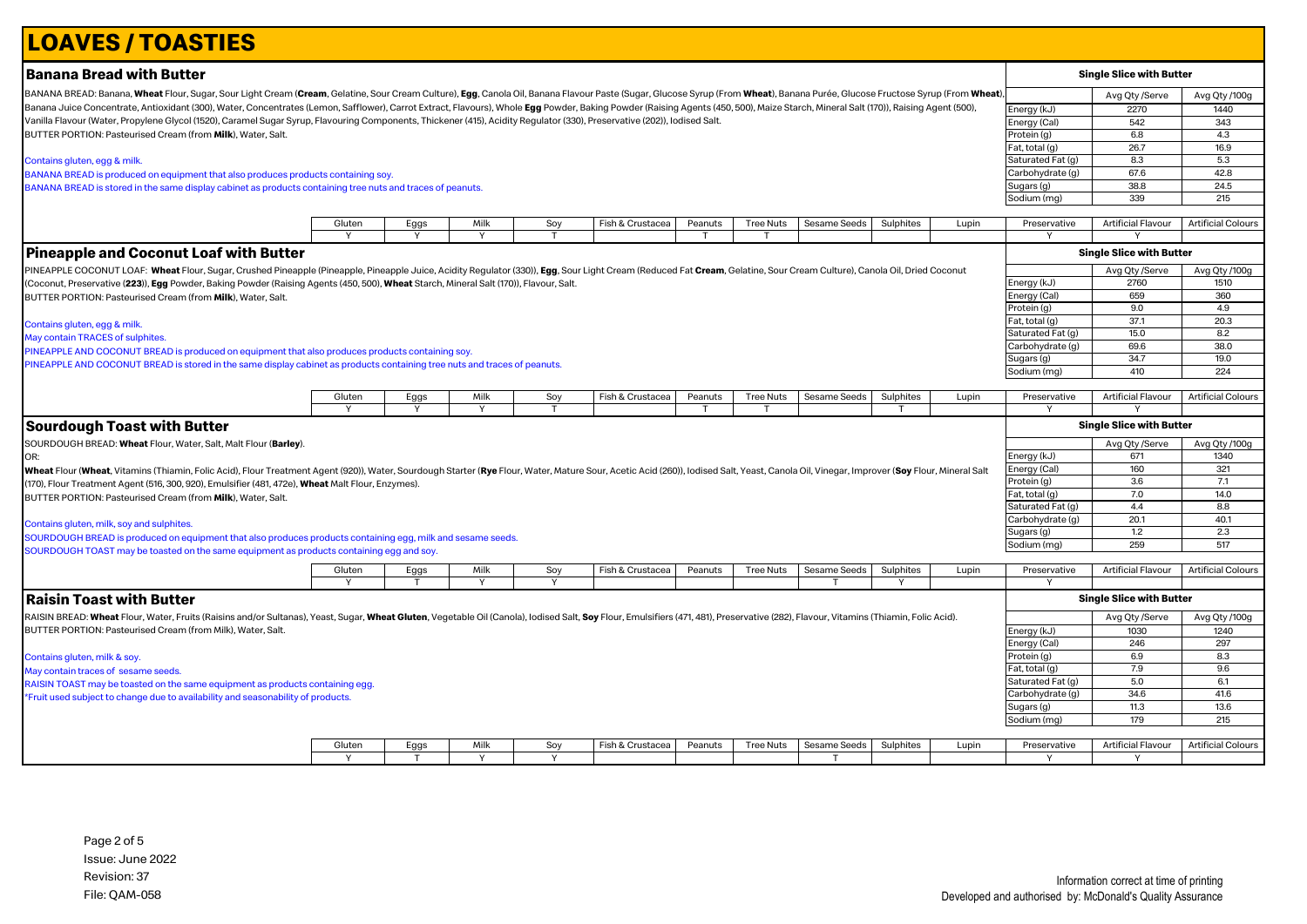#### Avg Qty /Serve Avg Qty /100g Energy (kJ) 1340 1160<br>
Energy (Cal) 320 278 Property (Cal) 320 278<br>
Protein (a) 320 278 Protein (g) 14.5 12.6<br>Fat total (g) 10.5 91 Fat, total (g) 10.5 9.1<br>
Saturated Fat (g) 6.6 5.8 Saturated Fat (g)  $\begin{array}{|l} 6.6 \end{array}$  5.8<br>Carbohydrate (g)  $\begin{array}{|l} 6.6 \end{array}$  5.8  $\frac{\text{Carbohydrate (g)}}{\text{Sugars (a)}}$  40.3 35.0  $\logars(q)$  2.5 Sodium (mg) 640 555 Gluten | Eggs | Milk | Soy |Fish&Crustacea Peanuts |Tree<code>Nuts |Sesame</code>Seeds |Sulphites | Lupin | Preservative |Artificial Flavour |Artificial Colours Y T Y Y T Y Y Avg Qty /Serve Avg Qty /100g Energy (kJ) 1370 858 Energy (Cal) 326 205 Protein (g) | 14.9 | 9.4 Fat, total (g) 10.5 6.4<br>
Saturated Fat (g) 6.6 4.2  $\begin{array}{|c|c|c|c|}\n\hline\n\text{Satuated Fat (g)} & \text{6.6} & \text{4.2} \\
\text{Carbohvdrate (a)} & \text{41.1} & \text{25.8}\n\end{array}$  $\begin{array}{|c|c|c|c|}\n\hline\n\text{Carbohydrate (g)} & \text{41.1} & \text{25.8}\n\hline\n\text{Sluqars (g)} & \text{33} & \text{21}\n\hline\n\end{array}$ Sugars (g) 3.3 2.1<br>Sodium (mg) 642 403  $S$ odium (mg) Gluten | Eggs | Milk | Soy |Fish&Crustacea Peanuts |Tree<code>Nuts |Sesame</code>Seeds | Sulphites | Lupin | Preservative |Artificial Flavour |Artificial Colours Y | T | Y | Y | | | | | | | | | | | Y | | | | Y Avg Qty /Serve Avg Qty /100g Energy (kJ) 1490 968 Energy (Cal)  $\overline{\hspace{1.6cm}}$  357  $\overline{\hspace{1.6cm}}$  231 Protein (g) 20.4 13.2<br>
Fat. total (g) 11.4 7.4 Fat, total (g) 11.4 7.4<br>
Faturated Fat (g) 7.0 4.5 Saturated Fat (g) Carbohydrate  $(g)$  41.3 26.8  $Suaars(a)$  3.2 2.1 Sodium (mg) | 1010 | 658 Gluten | Eggs | Milk | Soy | Fish & Crustacea | Peanuts | Tree Nuts | Sesame Seeds | Sulphites | Lupin | Preservative | Artificial Flavour | Artificial Colours Y T Y Y T Y Y Avg Qty /Serve Avg Qty /100g Energy (kJ) 1520 767 Energy (Cal)  $363$  183 Protein (g) 20.9 10.5 Fat, total (g)  $\overline{\hspace{1cm}}$  11.5 5.8 Saturated Fat  $(g)$  7.0 3.5<br>Carbohydrate  $(g)$  42.1 21.3 Carbohydrate (g) Sugars (g)  $\begin{array}{|c|c|c|c|c|} \hline \text{Sugars (g)} & \text{4.1} & \text{2.1} \\ \hline \text{Sodium (mg)} & \text{1020} & \text{513} \\ \hline \end{array}$ Sodium (mg) Gluten | Eggs | Milk | Soy | Fish & Crustacea | Peanuts | Tree Nuts | Sesame Seeds | Sulphites | Lupin | Preservative | Artificial Flavour | Artificial Colours Y | T | Y | Y | | | | | | | | | | | Y | | | | Y **LOAVES / TOASTIES (Continued) Cheese Toastie Ham, Cheese & Tomato Toastie Cheese & Tomato Toastie Ham & Cheese Toastie** SOURDOUGH BREAD: **Wheat** Flour, Water, Salt, Malt Flour (**Barley**). OR: Wheat Flour (Wheat, Vitamins (Thiamin, Folic Acid), Flour Treatment Agent (920)), Water, Sourdough Starter (Rye Flour, Water, Mature Sour, Acetic Acid (260)), Iodised Salt, Yeast, Canola Oil, Vinegar, Improver (Soy Flour, (170), Flour Treatment Agent (516, 300, 920), Emulsifier (481, 472e), **Wheat** Malt Flour, Enzymes). AUSSIE JACK CHEESE: Pasteurised **Milk**, Salt, Starter Culture, Non-animal Rennet. HAM SLICE: Pork, Water, Salt, Acidity Regulators (326, 262), Dextrose (Maize, Tapioca), Emulsifiers (450, 451, 508), Pork Protein (Herb Extract (392)), Sugar, Modified Tapioca Starch (1412), Thickeners (407a, 415), Antioxi Fibre, Sodium Nitrite (250), Canola Oil, Citrus Fibre. TOMATO SLICE: Tomato. Contains gluten, milk and sulphites. SOURDOUGH BREAD is produced on equipment that also produces products containing egg, milk and sesame seeds. HAM, CHEESE & TOMATO TOASTIE may be toasted on the same equipment as products containing egg and soy. SOURDOUGH BREAD: **Wheat** Flour, Water, Salt, Malt Flour (**Barley**). OR: Wheat Flour (Wheat, Vitamins (Thiamin, Folic Acid), Flour Treatment Agent (920)), Water, Sourdough Starter (Rye Flour, Water, Mature Sour, Acetic Acid (260)), lodised Salt, Yeast, Canola Oil, Vinegar, Improver (Soy Flour, (170), Flour Treatment Agent (516, 300, 920), Emulsifier (481, 472e), **Wheat** Malt Flour, Enzymes). AUSSIE JACK CHEESE: Pasteurised **Milk**, Salt, Starter Culture, Non-animal Rennet. Contains gluten, milk, soy and sulphites. SOURDOUGH BREAD is produced on equipment that also produces products containing egg, milk and sesame seeds. CHEESE TOASTIE may be toasted on the same equipment as products containing egg and soy. SOURDOUGH BREAD: **Wheat** Flour, Water, Salt, Malt Flour (**Barley**). O<sub>D</sub> Wheat Flour (Wheat, Vitamins (Thiamin, Folic Acid), Flour Treatment Agent (920)), Water, Sourdough Starter (Rye Flour, Water, Mature Sour, Acetic Acid (260)), Iodised Salt, Yeast, Canola Oil, Vinegar, Improver (Soy Flour, (170), Flour Treatment Agent (516, 300, 920), Emulsifier (481, 472e), **Wheat** Malt Flour, Enzymes). AUSSIE JACK CHEESE: Pasteurised **Milk**, Salt, Starter Culture, Non-animal Rennet. HAM SLICE: Pork, Water, Salt, Acidity Regulators (326, 262), Dextrose (Maize, Tapioca), Emulsifiers (450, 451, 508), Pork Protein (Herb Extract (392)), Sugar, Modified Tapioca Starch (1412), Thickeners (407a, 415), Antioxi Fibre, Sodium Nitrite (250), Canola Oil, Citrus Fibre. Contains gluten, milk, soy and sulphites. SOURDOUGH BREAD is produced on equipment that also produces products containing egg, milk and sesame seeds. HAM & CHEESE TOASTIE may be toasted on the same equipment as products containing egg and soy. SOURDOUGH BREAD: **Wheat** Flour, Water, Salt, Malt Flour (**Barley**). OR: Wheat Flour (Wheat Vitamins (Thiamin, Folic Acid), Flour Treatment Agent (920)), Water, Sourdough Starter (Rve Flour, Water, Mature Sour, Acetic Acid (260)), Iodised Salt, Yeast, Canola Oil, Vinegar, Improver (Sov Flour, M (170), Flour Treatment Agent (516, 300, 920), Emulsifier (481, 472e), **Wheat** Malt Flour, Enzymes). AUSSIE JACK CHEESE: Pasteurised **Milk**, Salt, Starter Culture, Non-animal Rennet. TOMATO SLICE: Tomato. Contains gluten, milk, soy and sulphites. SOURDOUGH BREAD is produced on equipment that also produces products containing egg, milk and sesame seeds. CHEESE & TOMATO TOASTIE may be toasted on the same equipment as products containing egg and soy. Page 3 of 5

Issue: June 2022 Revision: 37 File: QAM-058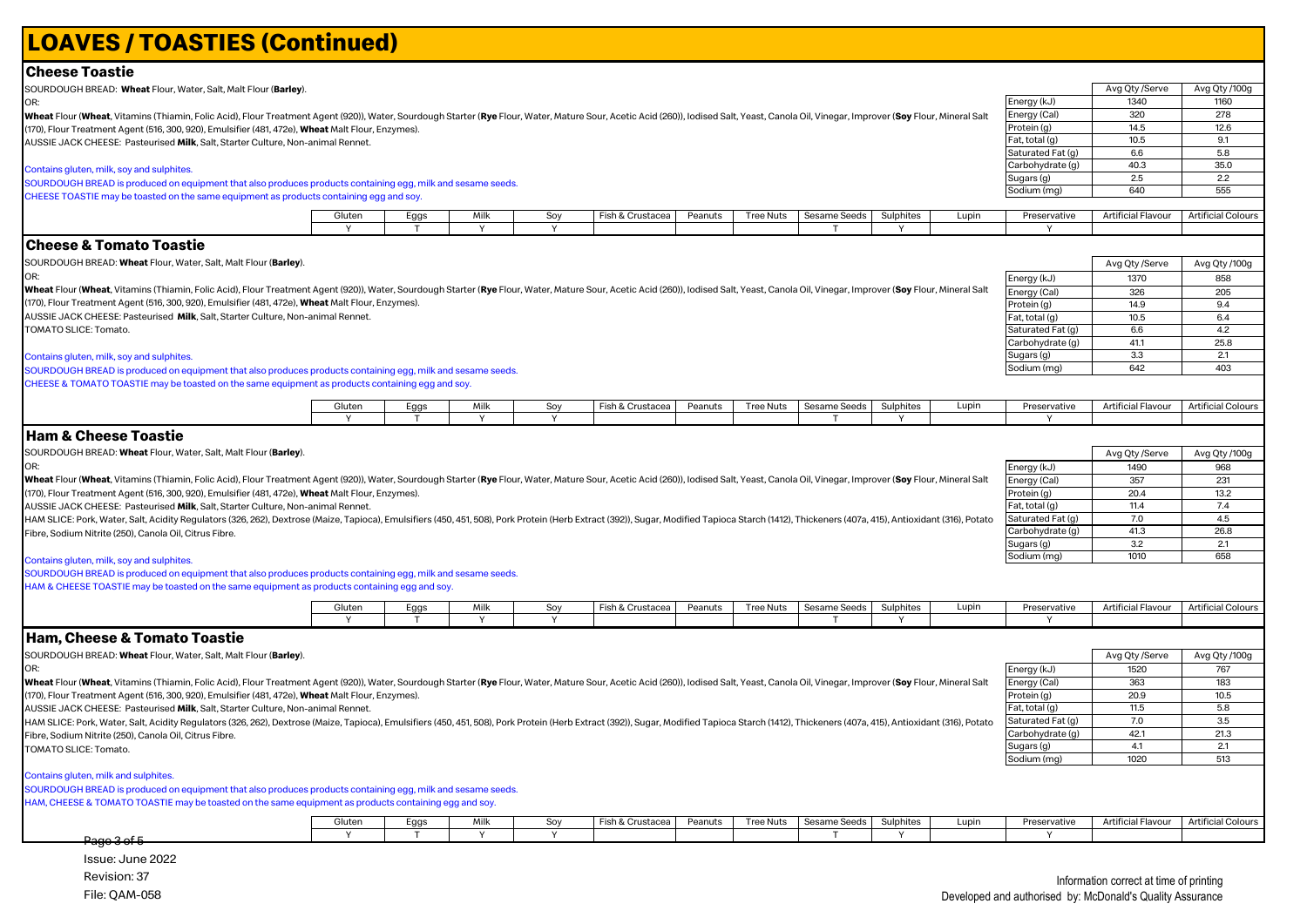# **Gluten Free Chocolate Raspberry Torte**

Milk Compound Chocolate (Sugar, Hydrogenated Vegetable Fat [Palm], Whey (Milk) Powder, Cocoa Powder, Emulsifiers (322 (From Soy), 476), Stabiliser (492), Natural Vanilla Flavour), Egg, Sugar, Unsalted Butter (Contains Milk Ground **Almonds**, Raspberries, Cocoa Powder, Modified Starch (1422), Flavour, Hydrogenated Coconut Oil.

#### Contains eggs, milk, soy and tree nuts.

May contain traces of sulphites, sesame seeds & peanuts. CHOCOLATE RASPBERRY TORTE is stored in the same display cabinet as products containing traces of peanuts.

|                   | Avg Qty /Serve | Avg Qty /100g |
|-------------------|----------------|---------------|
| Energy (kJ)       | 1780           | 1820          |
| Energy (Cal)      | 426            | 435           |
| Protein (g)       | 7.8            | 8.0           |
| Fat, total (g)    | 25.3           | 25.8          |
| Saturated Fat (g) | 14.8           | 15.1          |
| Carbohydrate (q)  | 40.5           | 41.3          |
| Sugars (g)        | 32.2           | 32.9          |
| Sodium (mg)       | 54             | 55            |
|                   |                |               |

Energy (kJ) 1910 1590 Energy (Cal) 456 380<br>Protein (g) 7.7 6.4 Protein (g) 7.7 6.4<br>
Fat, total (g) 19.3 16.1

Saturated Fat (g)  $\begin{array}{|c|c|c|c|c|} \hline 9.0 & 7.5 \end{array}$ <br>Carbohydrate (g) 61.4 51.2

Sugars (g) 28.6 23.8<br>
Sodium (mg) 396 330

Fat, total (g)

Sodium (mg)

Carbohydrate (g)

Avg Qty /Serve Avg Qty /100g

Avg Qty /Serve Avg Qty /100g

| Gluten | <b>⊢</b> ص<br>Lys | Milk | יר<br>. | $\sim$<br>-isn & Crustacea | Peanuts | Tree Nuts | Sesame Seeds | Sulphites | Lupir | Preservative | <b>Artificial Flavour</b> | Artificial Colours |
|--------|-------------------|------|---------|----------------------------|---------|-----------|--------------|-----------|-------|--------------|---------------------------|--------------------|
|        |                   |      |         |                            |         |           |              |           |       |              |                           |                    |

## **Chocolate Donut**

DONUT MIX: Wheat Flour, Vegetable Oil (Soy Bean, Antioxidant (307, 322), Emulsifiers (471, 477)), Wheat Gluten, Emulsifiers (471, 481, 322, 472e), Sugar, Soy Flour, Salt, Dextrose, Raising Agents (450, 500), Milk Solids, T Anti-Caking Agent (170).

CHOCOLATE FONDANT: Sucrose, Glucose, Sugar, Icing Stabiliser (Thickener (1422, 406, 410, 401, 415), Soybean Oil, Cocoa Powder, Flavour (Colours (150d, 155, 133, 122), Cocoa Powder, Preservative (202), Water, Sprinkles (Sug Vegetable Fat (Emulsifiers (492, **Soy** Lecithin), Glucose, Water, Colours (155, 122, 102, 133), Thickener (414)), Shortening (Animal Fat), Yeast, Canola Oil, Preservative (202).

#### Contains gluten, soy and milk.

CHOCOLATE DONUT is produced in the same facility as items containing egg, peanuts, tree nuts & sesame seeds.

| Gluten | Eags | AAIL.<br>חווי | Sov | Fish & 、<br>Crustacea | Peanuts | Tree Nuts | Sesame Seeds | $\cdots$<br>Sulphites | Lupir | Preservative | Artificial Flavour | <b>Artificial Colours</b> |
|--------|------|---------------|-----|-----------------------|---------|-----------|--------------|-----------------------|-------|--------------|--------------------|---------------------------|
|        |      |               |     |                       |         |           |              |                       |       |              |                    |                           |

## **Blueberry Muffin**

Muffin Mix (Sugar, Wheat Flour, Vegetable Oil (Emulsifiers (471, 477)), Antioxidants (Soy Lecithin, 307), Thickener (1422), Milk Solids, Raising Agents (450, 500), Potato Starch, Salt, Flavour, Emulsifier (481)), Egg, Blue (Vegetable Oils and Fats, Water, Salt, Emulsifiers (**Soy** Lecithin, 471), Natural Flavour, Acidity Regulator (330), Colour (160a), Antioxidants (307b).

#### Contains gluten, egg, milk, soy and sulphites.

BLUEBERRY MUFFIN is stored in the same display cabinet as products containing tree nuts and traces of peanuts.

|                   | Avg Qty /Serve | Avg Qty /100g |
|-------------------|----------------|---------------|
| Energy (kJ)       | 2390           | 1450          |
| Energy (Cal)      | 571            | 346           |
| Protein (g)       | 6.8            | 4.1           |
| Fat, total (g)    | 30.7           | 18.6          |
| Saturated Fat (g) | 16.8           | 10.2          |
| Carbohydrate (q)  | 64.0           | 38.8          |
| Sugars (g)        | 37.3           | 22.6          |
| Sodium (mg)       | 756            | 458           |

 $Energy (kJ)$  3090 1870 Energy (Cal) 737 447 Protein (g)  $8.4$  5.1 Fat, total (g)  $40.3$  24.4 Saturated Fat  $(q)$  12.7 7.7 Carbohydrate  $(g)$  82.7  $\vert$  50.1 Sugars (g) 57.6 34.9 Sodium (mg) 389 236

| Gluter. | Eggs | Milk | Sov | Fish & Crustacea | Peanuts | Tree Nuts | Sesame Seeds | Sulphites | Lupin | Preservative | $\sim$ $\sim$ $\sim$<br>Artificial Flavour | Artificial Colours |
|---------|------|------|-----|------------------|---------|-----------|--------------|-----------|-------|--------------|--------------------------------------------|--------------------|
|         |      |      |     |                  |         |           |              |           |       |              |                                            |                    |

## **Mud Muffin**

Muffin Mix (Sugar, Wheat Flour, Maltodextrin, Vegetable Fats & Oils [(Palm, Coconut, Sunflower, Canola), Emulsifiers (471, 477), Antioxidants (322 - Soy, 307)], Thickeners (1422, 412, 415), Cocoa Powder, Raising Agents (45 Emulsifiers (471, 472b, 477, 481), Potato Starch, Milk Solids, Dextrose, Salt, Flavour (Contains Milk), Colour (150d)), Canola Oil, Egg, Dark Compound Chocolate (Sugar, Vegetable Fat (Palm), Cocoa Powder, Emulsifiers (322 Stabiliser (492), Natural Vanilla Flavour), Unsalted Butter (Contains Milk), Colour (150c), Chocolate Flavoured Paste (Water, Colours (122, 133, 150c (Preservative (223)), 155), Flavours, Vegetable Gum (415), Preservative Powder.

#### Contains gluten, egg, milk and soy.

MUD MUFFIN is stored in the same display cabinet as products containing tree nuts and traces of peanuts.

| Gluten | Eaas | Milk | Sον | Fish & Crustacea | Peanuts | Tree Nuts | I Sesame Seeds | Sulphites | Lupir- | Preservative | $\sim$<br>Artificial Flavour | <b>Artificial Colours</b> |
|--------|------|------|-----|------------------|---------|-----------|----------------|-----------|--------|--------------|------------------------------|---------------------------|
|        |      |      |     |                  |         |           |                |           |        |              |                              |                           |